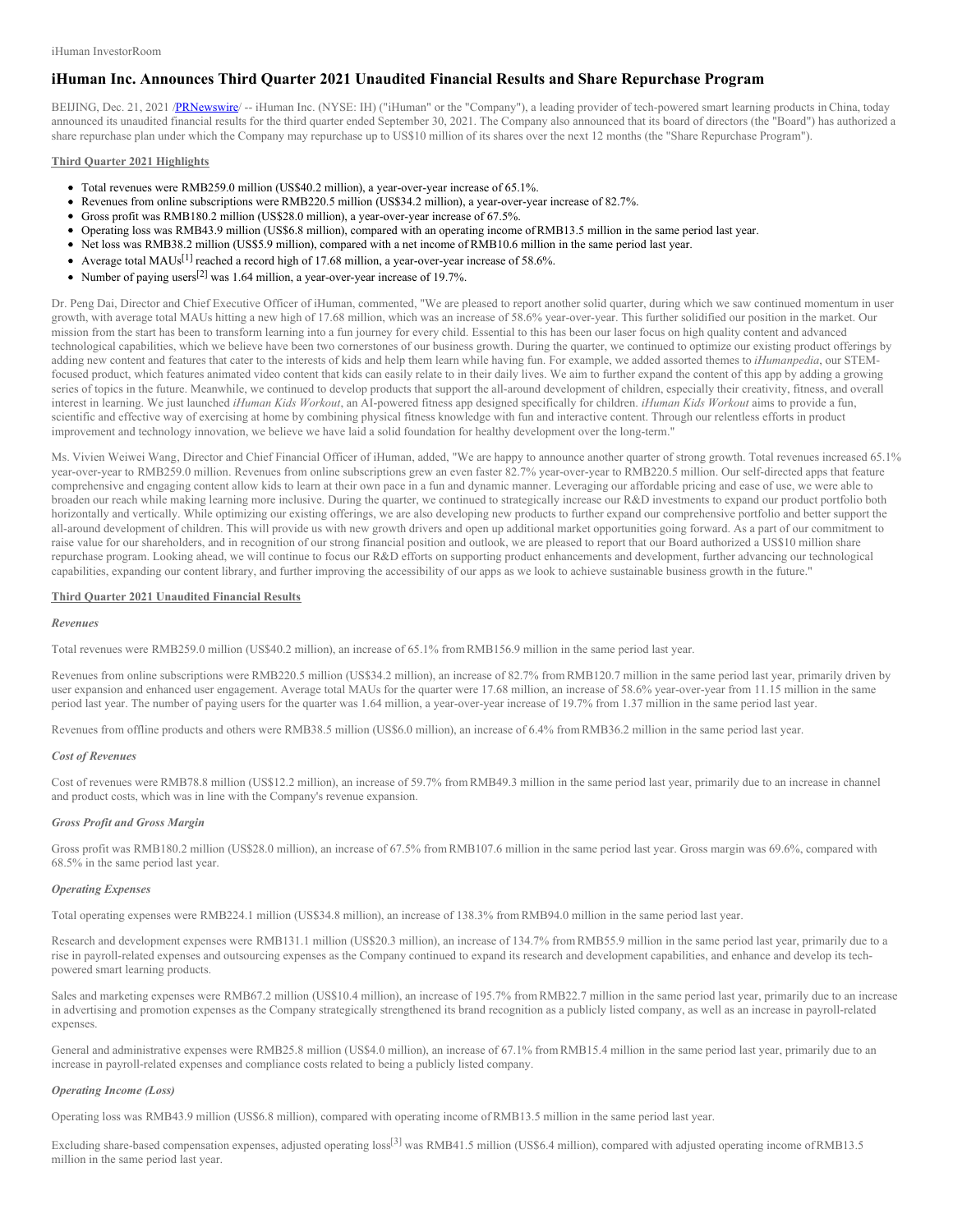## *Net Income (Loss)*

Net loss was RMB38.2 million (US\$5.9 million), compared with net income of RMB10.6 million in the same period last year.

Adjusted net loss<sup>[3]</sup> was RMB35.8 million (US\$5.6 million), compared with adjusted net income of RMB10.6 million in the same period last year.

Net loss attributable to ordinary shareholders was RMB38.2 million (US\$5.9 million), compared with net income attributable to ordinary shareholders of RMB6.6 million in the same period last year.

Adjusted net loss attributable to ordinary shareholders was RMB35.8 million (US\$5.6 million), compared with adjusted net income attributable to ordinary shareholders of RMB6.6 million in the same period last year.

Basic and diluted net loss per ADS were RMB0.72 (US\$0.11), compared with basic and diluted net income per ADS of RMB0.15 in the same period last year. Each ADS represents five Class A ordinary shares of the Company.

Adjusted diluted net loss per ADS was RMB0.67 (US\$0.10), compared with adjusted diluted net income per ADS ofRMB0.15 in the same period last year.

# *Deferred Revenue and Customer Advances*

Deferred revenue and customer advances were RMB331.4 million (US\$51.4 million) as of September 30, 2021, compared with RMB268.6 million as of December 31, 2020, primarily driven by user expansion and enhanced user engagement.

#### *Cash and Cash Equivalents*

Cash and cash equivalents were RMB918.9 million (US\$142.6 million) as of September 30, 2021, compared with RMB861.7 million as of December 31, 2020.

[1] "Average total MAUs" refers to the monthly average of the sum of the MAUs of each of the Company's apps during a specific period, which is counted based on the number of unique mobile devices through which such app is accessed at least once in a given month, and duplicate access to different apps is not eliminated from the total MAUs calculation.

[2] "Paying users" refers to users who paid subscription fees for premium content on any of the Company's apps during a specific period; a user who makes payments across different apps using the same registered account is counted as one paying user, and a user who makes payments for the same app multiple times in the same period is counted as one paying user.

[3] "Adjusted operating income (loss)" and "adjusted net income (loss)" exclude share-based compensation expenses. Please see "Non-GAAP Financial Measures" and "Unaudited Reconciliation of GAAP and non-GAAP Results" at the end of this press release.

## **Share Repurchase Program**

The Board has authorized a share repurchase plan under which the Company may repurchase up to US\$10 million of its shares over the next 12 months. The Company's proposed repurchases may be made from time to time through open market transactions at prevailing market prices, in privately negotiated transactions, in block trades and/or through other legally permissible means, depending on the market conditions and in accordance with applicable rules and regulations. The timing and dollar amount of repurchase transactions will be subject to the Securities and Exchange Commission (the "SEC") Rule 10b-18 and/or Rule 10b5-1 requirements. The Board will review the Share Repurchase Program periodically, and may authorize adjustments of its terms and size or suspend or discontinue the program. The Company expects to fund the repurchases under the Share Repurchase Program with its existing cash balance.

### **Exchange Rate Information**

The U.S. dollar (US\$) amounts disclosed in this press release, except for those transaction amounts that were actually settled in U.S. dollars, are presented solely for the convenience of the reader. The conversion of Renminbi (RMB) into US\$ in this press release is based on the exchange rate set forth in the H.10 statistical release of the Board of Governors of the Federal Reserve System as of September 30, 2021, which was RMB6.4434 to US\$1.00. The percentages stated in this press release are calculated based on the RMB amounts.

### **Non-GAAP Financial Measures**

iHuman considers and uses non-GAAP financial measures, such as adjusted operating income (loss), adjusted net income (loss), adjusted net income (loss) attributable to ordinary shareholders and adjusted diluted net income (loss) per ADS, as supplemental metrics in reviewing and assessing its operating performance and formulating its business plan. The presentation of non-GAAP financial measures is not intended to be considered in isolation or as a substitute for the financial information prepared and presented in accordance with accounting principles generally accepted in the United States of America ("U.S. GAAP"). iHuman defines adjusted operating income (loss), adjusted net income (loss), adjusted net income (loss) attributable to ordinary shareholders and adjusted diluted net income (loss) per ADS excluding share-based compensation expenses. Adjusted operating income (loss), adjusted net income (loss), adjusted net income (loss) attributable to ordinary shareholders and adjusted diluted net income (loss) per ADS enable iHuman's management to assess its operating results without considering the impact of share-based compensation expenses, which are non-cash charges. iHuman believes that these non-GAAP financial measures provide useful information to investors in understanding and evaluating the Company's current operating performance and prospects in the same manner as management does, if they so choose.

Non-GAAP financial measures are not defined under U.S. GAAP and are not presented in accordance with U.S. GAAP. Non-GAAP financial measures have limitations as analytical tools, which possibly does not reflect all items of expense that affect our operations. Share-based compensation expenses have been and may continue to be incurred in our business and are not reflected in the presentation of adjusted net income (loss) attributable to the Company's ordinary shareholders. In addition, the non-GAAP financial measures iHuman uses may differ from the non-GAAP measures uses by other companies, including peer companies, and therefore their comparability may be limited. The presentation of these non-GAAP financial measures is not intended to be considered in isolation from or as a substitute for the financial information prepared and presented in accordance with GAAP.

# **Safe Harbor Statement**

This announcement contains forward-looking statements. These statements are made under the "safe harbor" provisions of the United States Private Securities Litigation Reform Act of 1995. These forward-looking statements can be identified by terminology such as "will," "expects," "anticipates," "future," "intends," "plans," "believes," "estimates" and similar statements. Statements that are not historical facts, including statements about iHuman's beliefs and expectations, are forward-looking statements. Among other things, the description of the management's quotations in this announcement contains forward-looking statements. iHuman may also make written or oral forward-looking statements in its periodic reports to the U.S. Securities and Exchange Commission (the "SEC"), in its annual report to shareholders, in press releases and other written materials and in oral statements made by its officers, directors or employees to third parties. Forward-looking statements involve inherent risks and uncertainties. A number of factors could cause actual results to differ materially from those contained in any forward-looking statement, including but not limited to the following: iHuman's growth strategies; its future business development, financial condition and results of operations; its ability to continue to attract and retain users, convert non-paying users into paying users and increase the spending of paying users, the trends in, and size of, China's edutainment market; its expectations regarding demand for, and market acceptance of, its products and services; its expectations regarding its relationships with business partners; general economic and business conditions; and assumptions underlying or related to any of the foregoing. Further information regarding these and other risks is included in iHuman's filings with the SEC. All information provided in this press release is as of the date of this press release, and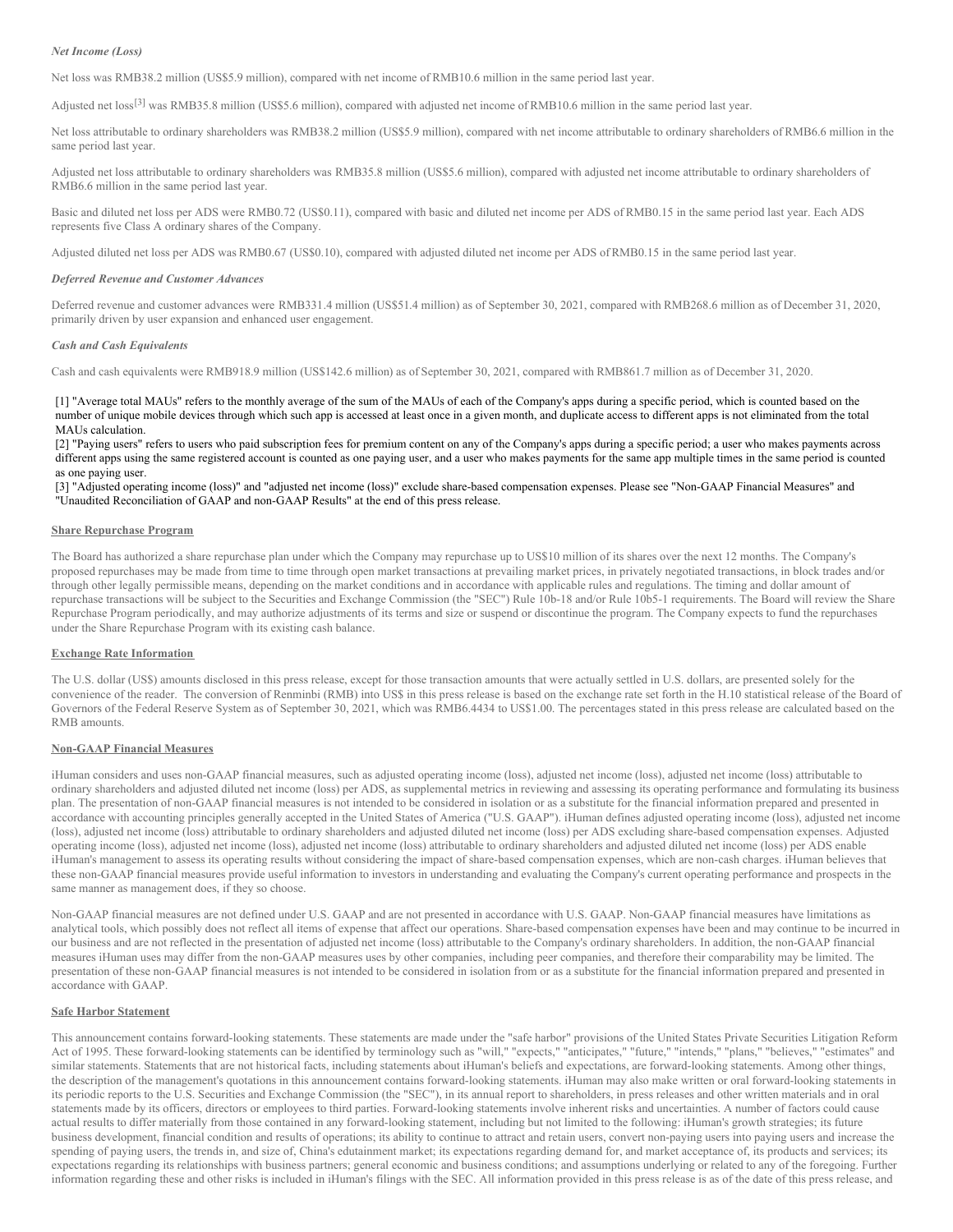iHuman does not undertake any obligation to update any forward-looking statement, except as required under applicable law.

#### **About iHuman Inc.**

iHuman Inc. is a leading provider of tech-powered smart learning products in China that is committed to transforming learning into a fun journey for every child. Benefiting from a deep legacy that combines a strong foundation in edutainment, decades of industry experience with cutting-edge technologies, and an outstanding reputation for original entertainment content, iHuman provides children with unique, interactive, and entertaining experiences to stimulate their natural curiosity and interest in learning. The Company's comprehensive suite of innovative and high-quality products include interactive and self-directed online apps and offline products that cover a broad variety of areas to develop children's creativity and abilities in independent reading, critical thinking, and scientific reasoning and foster their natural interest in traditional Chinese culture. Leveraging advanced technological capabilities, including 3D engines, proprietary edutainment know-how, AI/AR functionality, and big data analysis, iHuman believes it will continue to provide superior learning experiences that are effective and fun for children in China and all over the world through its integrated suite of tech-powered smart learning products.

For more information about iHuman, please visit <https://ir.ihuman.com/>.

**For investor and media enquiries, please contact:**

**iHuman Inc.** Mr. Justin Zhang Investor Relations Director Phone: +86 10 5780-6606 E-mail: [ir@ihuman.com](mailto:ir@ihuman.com)

#### **Christensen**

In China Mr. Eric Yuan Phone: +86-13801110739 E-mail: [Eyuan@christensenir.com](mailto:Eyuan@christensenir.com)

In US Ms. Linda Bergkamp Phone: +1-480-614-3004 E-mail: [lbergkamp@christensenir.com](mailto:lbergkamp@christensenir.com)

#### **iHuman Inc.**

# **UNAUDITED CONDENSED CONSOLIDATED BALANCE SHEETS**

**(Amounts in thousands of Renminbi ("RMB") and U.S. dollars ("US\$") except for number of shares, ADSs, per share and per ADS data)**

|                                      | December 31, | September 30, | September 30, |  |
|--------------------------------------|--------------|---------------|---------------|--|
|                                      | 2020         | 2021          | 2021          |  |
|                                      | <b>RMB</b>   | <b>RMB</b>    | US\$          |  |
| <b>ASSETS</b>                        |              |               |               |  |
| <b>Current assets</b>                |              |               |               |  |
| Cash and cash equivalents            | 861,682      | 918,866       | 142,606       |  |
| Accounts receivable, net             | 77,965       | 73,388        | 11,390        |  |
| Amounts due from related parties     | 322          | 4,044         | 628           |  |
| Inventories, net                     | 16,873       | 24,839        | 3,855         |  |
| Prepayments and other current assets | 64,619       | 76,873        | 11,931        |  |
| <b>Total current assets</b>          | 1,021,461    | 1,098,010     | 170,410       |  |
| <b>Non-current assets</b>            |              |               |               |  |
| Property and equipment, net          | 6,390        | 13,091        | 2,032         |  |
| Intangible assets, net               | 11,789       | 18,888        | 2,931         |  |
| Operating lease right-to-use assets  | 6,521        | 53,728        | 8,338         |  |
| Other non-current assets             | 784          | 1,578         | 245           |  |
| <b>Total non-current assets</b>      | 25,484       | 87,285        | 13,546        |  |
| <b>Total assets</b>                  | 1,046,945    | 1,185,295     | 183,956       |  |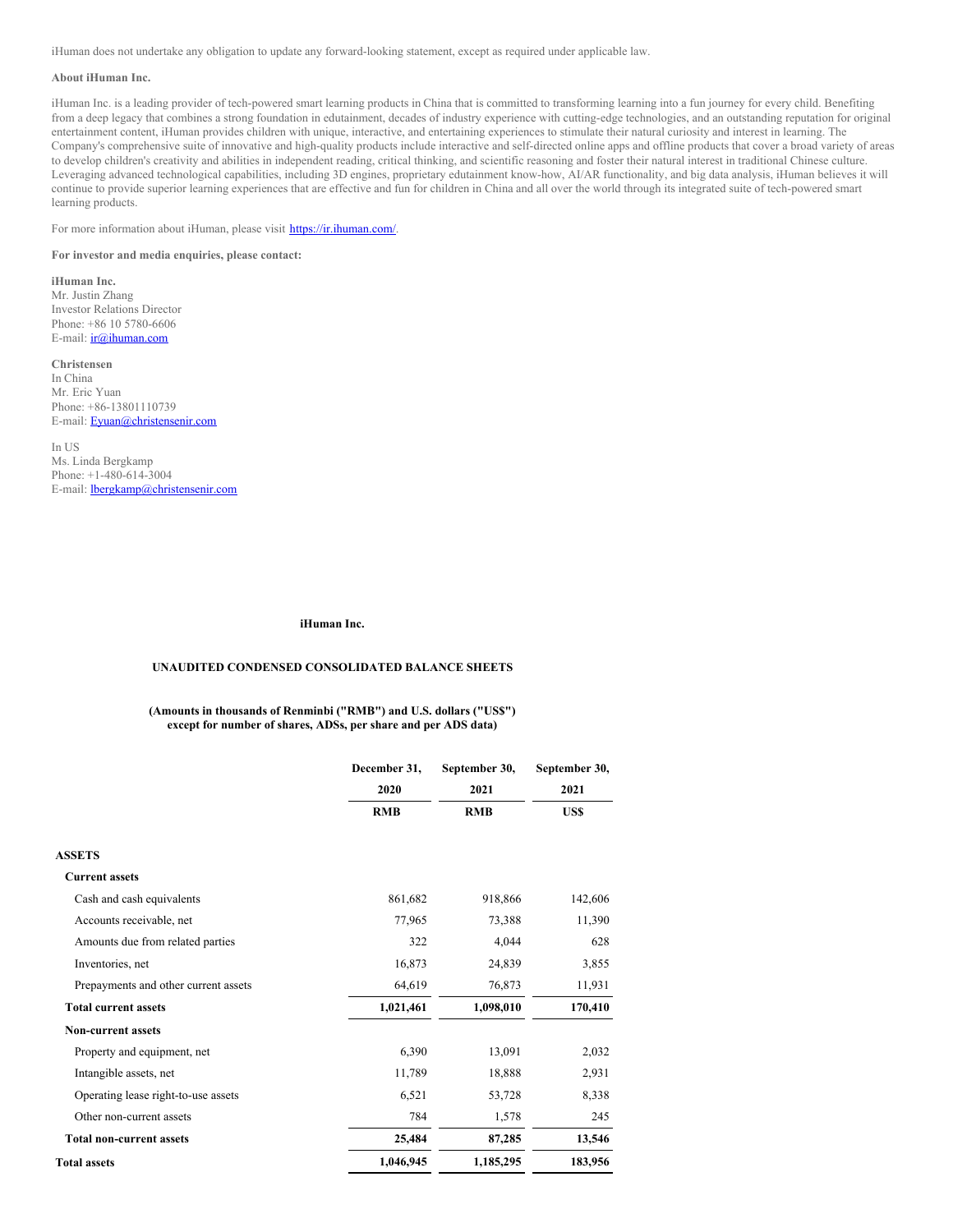# **LIABILITIES**

# **Current liabilities**

| <b>Total liabilities</b>                       | 404.292 | 562,134 | 87.242 |
|------------------------------------------------|---------|---------|--------|
| <b>Total non-current liabilities</b>           | 5,070   | 17,892  | 2,777  |
| Non-current operating lease liabilities        | 5,070   | 17,892  | 2,777  |
| <b>Non-current liabilities</b>                 |         |         |        |
| <b>Total current liabilities</b>               | 399,222 | 544,242 | 84,465 |
| Current operating lease liabilities            | 1.544   | 30,461  | 4,727  |
| Accrued expenses and other current liabilities | 107.029 | 120.110 | 18,641 |
| Deferred revenue and customer advances         | 268,613 | 331,442 | 51,439 |
| Amounts due to related parties                 | 485     | 25,374  | 3,938  |
| Accounts payable                               | 21,551  | 36,855  | 5,720  |
|                                                |         |         |        |

# **SHAREHOLDERS' EQUITY**

# **iHuman Inc.**

# **UNAUDITED CONDENSED CONSOLIDATED STATEMENTS OF OPERATIONS**

#### **(Amounts in thousands of Renminbi ("RMB") and U.S. dollars ("US\$") except for number of shares, ADSs, per share and per ADS data)**

|                             |               | For the three months ended |               |               |               | For the nine months ended |                |  |
|-----------------------------|---------------|----------------------------|---------------|---------------|---------------|---------------------------|----------------|--|
|                             | September 30, | <b>June 30,</b>            | September 30, | September 30, | September 30, | September 30,             | <b>Septer</b>  |  |
|                             | 2020          | 2021                       | 2021          | 2021          | 2020          | 2021                      | 2 <sub>1</sub> |  |
|                             | <b>RMB</b>    | <b>RMB</b>                 | <b>RMB</b>    | US\$          | <b>RMB</b>    | <b>RMB</b>                | τ              |  |
| <b>Revenues</b>             |               |                            |               |               |               |                           |                |  |
| Online subscriptions        | 120,682       | 199,198                    | 220,461       | 34,215        | 273,144       | 611,519                   |                |  |
| Offline products and others | 36,220        | 22,061                     | 38,522        | 5,979         | 69,234        | 95,381                    |                |  |
| <b>Total Revenues</b>       | 156,902       | 221,259                    | 258,983       | 40,194        | 342,378       | 706,900                   |                |  |
| <b>Cost of revenues</b>     |               |                            |               |               |               |                           |                |  |
| Online subscriptions        | (30, 921)     | (50, 645)                  | (55,758)      | (8,654)       | (70, 450)     | (153, 373)                |                |  |
| Offline products and others | (18, 426)     | (16,351)                   | (23,027)      | (3,574)       | (39,013)      | (57, 812)                 |                |  |
| Gross profit                | 107,555       | 154,263                    | 180,198       | 27,966        | 232,915       | 495,715                   |                |  |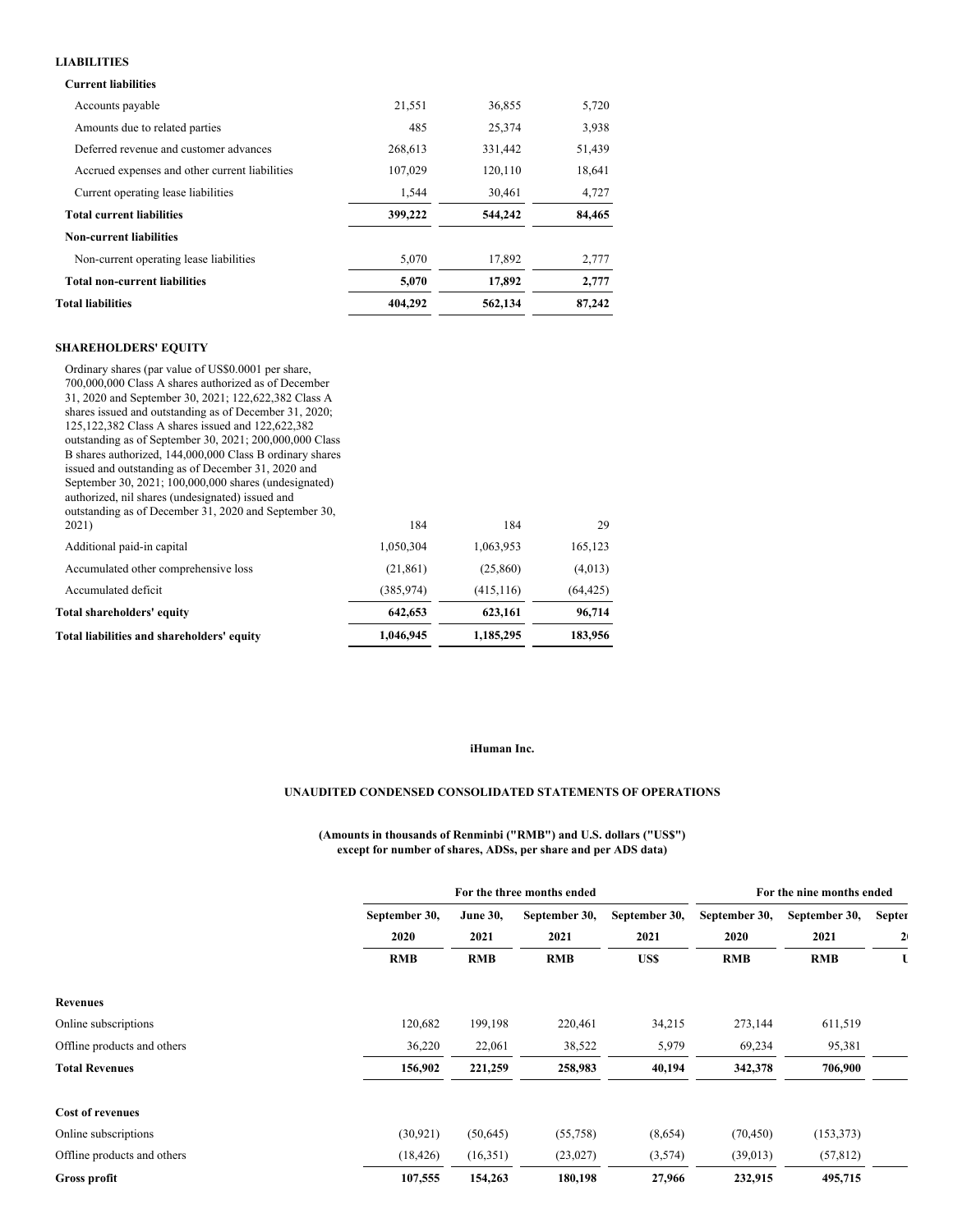| <b>Operating expenses</b>                                                   |            |            |            |            |            |            |    |
|-----------------------------------------------------------------------------|------------|------------|------------|------------|------------|------------|----|
| Research and development expenses                                           | (55,865)   | (93, 053)  | (131,088)  | (20, 345)  | (129, 539) | (306, 253) |    |
| Sales and marketing expenses                                                | (22, 729)  | (45,298)   | (67,216)   | (10, 432)  | (51, 112)  | (165, 441) |    |
| General and administrative expenses                                         | (15, 420)  | (19,364)   | (25,761)   | (3,998)    | (32, 884)  | (67, 694)  |    |
| <b>Total operating expenses</b>                                             | (94, 014)  | (157, 715) | (224, 065) | (34, 775)  | (213, 535) | (539, 388) |    |
| <b>Operating income (loss)</b>                                              | 13,541     | (3, 452)   | (43, 867)  | (6,809)    | 19,380     | (43, 673)  |    |
| Other income, net                                                           | 3,829      | 5,121      | 5,695      | 884        | 5,588      | 14,361     |    |
| Income (loss) before income taxes                                           | 17,370     | 1,669      | (38, 172)  | (5, 925)   | 24,968     | (29,312)   |    |
| Income tax benefit (expenses)                                               | (6,737)    | 238        | (23)       | (4)        | (8,694)    | 170        |    |
| Net income (loss)                                                           | 10,633     | 1,907      | (38, 195)  | (5,929)    | 16,274     | (29, 142)  |    |
| Accretion to redemption value of contingently redeemable<br>ordinary shares | (3,996)    |            |            |            | (10, 445)  |            |    |
| Net income (loss) attributable to ordinary shareholders                     | 6,637      | 1,907      | (38, 195)  | (5,929)    | 5,829      | (29, 142)  |    |
| Net income (loss) attributable to ordinary shareholders per<br>ADS:         |            |            |            |            |            |            |    |
| - Basic                                                                     | 0.15       | 0.04       | (0.72)     | (0.11)     | 0.14       | (0.55)     |    |
| - Diluted                                                                   | 0.15       | 0.03       | (0.72)     | (0.11)     | 0.14       | (0.55)     |    |
| Weighted average number of ADSs:                                            |            |            |            |            |            |            |    |
| - Basic                                                                     | 43,010,752 | 53,324,476 | 53,324,476 | 53,324,476 | 43,010,752 | 53,324,476 | 53 |
| - Diluted                                                                   | 43,010,752 | 54,680,936 | 53,324,476 | 53,324,476 | 43,010,752 | 53,324,476 | 53 |
| Total share-based compensation expenses included in:                        |            |            |            |            |            |            |    |
|                                                                             |            | 257        | 244        | 38         |            | 768        |    |
| Cost of revenues                                                            |            |            |            |            |            |            |    |
| Research and development expenses                                           |            | 1,524      | (24)       | (4)        |            | 5,211      |    |
| Sales and marketing expenses                                                |            | 986        | 767        | 119        |            | 2,930      |    |

# **iHuman Inc.**

# **UNAUDITED RECONCILIATION OF GAAP AND NON-GAAP RESULTS**

#### **(Amounts in thousands of Renminbi ("RMB") and U.S. dollars ("US\$") except for number of shares, ADSs, per share and per ADS data)**

|                                   | For the three months ended |                 |               |               | For the nine months ended |               |           |  |
|-----------------------------------|----------------------------|-----------------|---------------|---------------|---------------------------|---------------|-----------|--|
|                                   | September 30,              | <b>June 30,</b> | September 30, | September 30, | September 30,             | September 30, | September |  |
|                                   | 2020                       | 2021            | 2021          | 2021          | 2020                      | 2021          | 2021      |  |
|                                   | <b>RMB</b>                 | <b>RMB</b>      | <b>RMB</b>    | US\$          | <b>RMB</b>                | <b>RMB</b>    | US\$      |  |
| <b>Operating income (loss)</b>    | 13,541                     | (3, 452)        | (43, 867)     | (6,809)       | 19,380                    | (43, 673)     | (6,       |  |
| Share-based compensation expenses |                            | 4,225           | 2,366         | 367           |                           | 13,649        | 2,        |  |
| Adjusted operating income (loss)  | 13,541                     | 773             | (41,501)      | (6, 442)      | 19,380                    | (30, 024)     | (4, 0)    |  |
| Net income (loss)                 | 10,633                     | 1,907           | (38, 195)     | (5,929)       | 16,274                    | (29, 142)     | (4, 4)    |  |
| Share-based compensation expenses | $\overline{\phantom{a}}$   | 4,225           | 2,366         | 367           |                           | 13,649        | 2.        |  |
| Adjusted net income (loss)        | 10,633                     | 6,132           | (35, 829)     | (5,562)       | 16,274                    | (15, 493)     | (2,4)     |  |